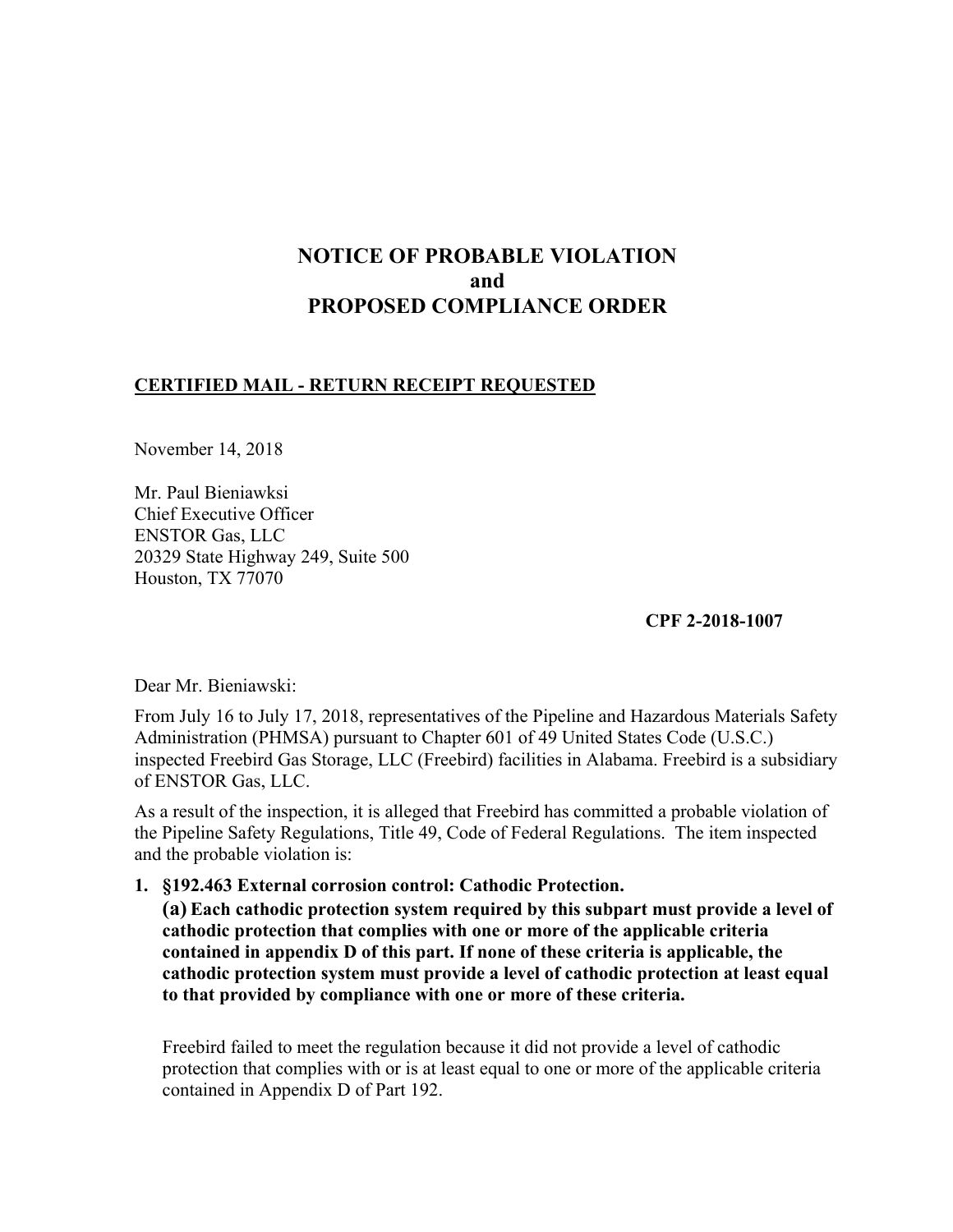Freebird performed annual cathodic protection (CP) surveys of its gas storage and pipeline facilities near Sulligent, Alabama in 2015, 2016, and 2017. For the surveys, Freebird referenced the -.850V criterion. PHMSA's review of records documenting these surveys revealed that only "current applied" pipe-to-soil potentials were recorded, with values ranging from -0.813V to -3.6V. Freebird personnel were unable to provide explanation as to how IR drop was considered as required by Appendix D, Sections I and II.

Furthermore, Section 10.7 of Freebird's Operations & Maintenance (O&M) Manual, titled "*Cathodic Protection Survey 192.465(a)*," does not include consideration of IR drop for the adopted -.850V criterion, as required by Appendix D. The above-referenced Section allowed the use of other criteria in Appendix D, but consideration of IR drop was also not included for the other relevant criterion. Moreover, Freebird records do not indicate that any criteria other than the -.850V criterion was used to determine the level of CP on the Freebird system.

#### Proposed Compliance Order

Under 49 U.S.C. § 60122 and 49 CFR § 190.223, you are subject to a civil penalty not to exceed \$209,002 per violation per day the violation persists, up to a maximum of \$2,090,022 for a related series of violations. For violations occurring prior to November 2, 2015, the maximum penalty may not exceed \$200,000 per violation per day, with a maximum penalty not to exceed \$2,000,000 for a related series of violations.

We have reviewed the circumstances and supporting documents involved in this case, and have decided not to propose a civil penalty assessment at this time.

With respect to Item 1, pursuant to 49 United States Code § 60118, the Pipeline and Hazardous Materials Safety Administration proposes to issue a Compliance Order to Freebird Gas Storage, LLC. Please refer to the *Proposed Compliance Order*, which is enclosed and made a part of this Notice.

#### Response to this Notice

Enclosed as part of this Notice is a document entitled Response Options for Pipeline Operators in Compliance Proceedings. Please refer to this document and note the response options. Be advised that all material you submit in response to this enforcement action is subject to being made publicly available. If you believe that any portion of your responsive material qualifies for confidential treatment under 5 U.S.C. 552(b), along with the complete original document you must provide a second copy of the document with the portions you believe qualify for confidential treatment redacted and an explanation of why you believe the redacted information qualifies for confidential treatment under 5 U.S.C. 552(b).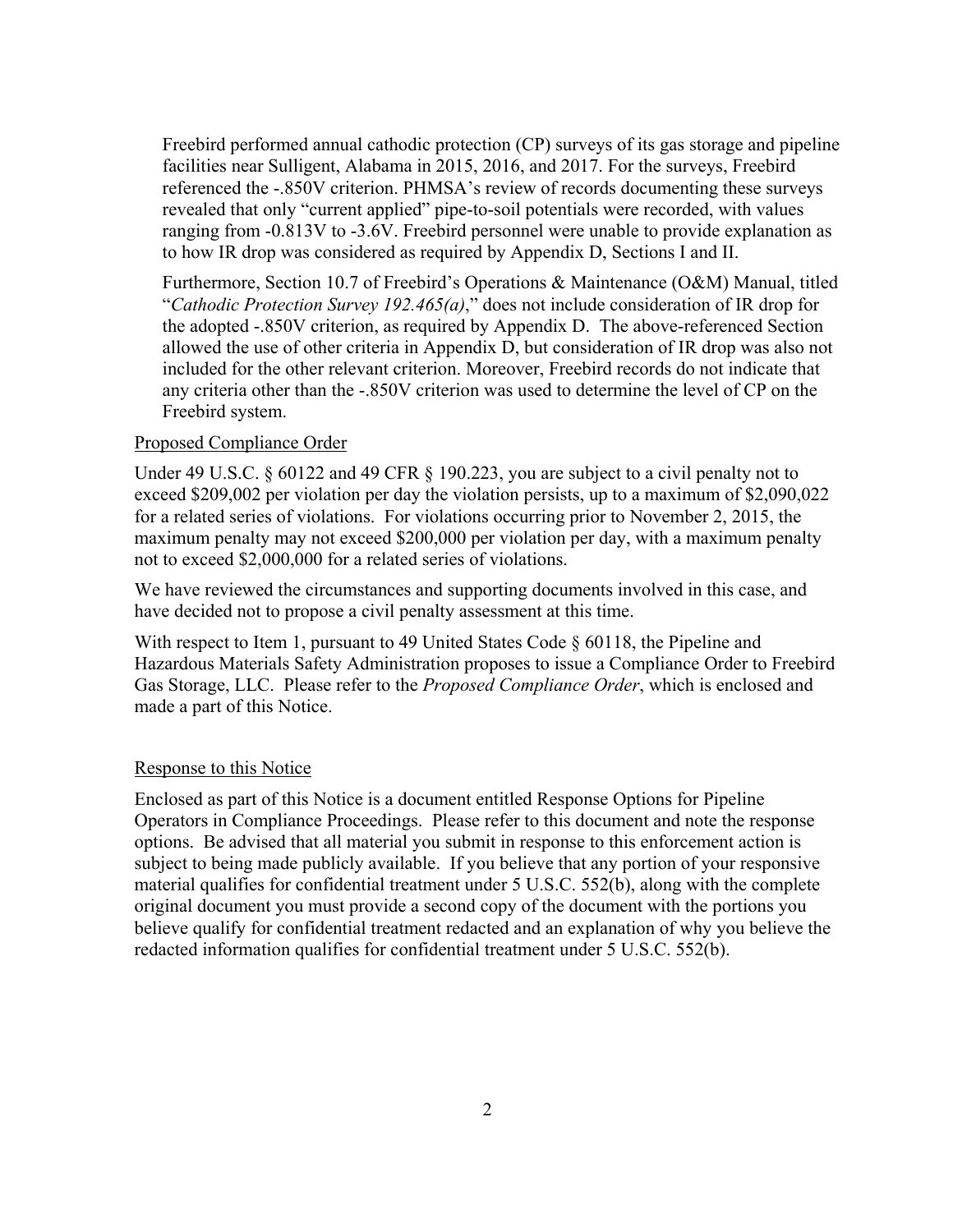Following the receipt of this Notice, you have 30 days to submit written comments, or request a hearing under 49 CFR § 190.211. If you do not respond within 30 days of receipt of this Notice, this constitutes a waiver of your right to contest the allegations in this Notice and authorizes the Associate Administrator for Pipeline Safety to find facts as alleged in this Notice without further notice to you and to issue a Final Order. If you are responding to this Notice, we propose that you submit your correspondence to my office within 30 days from receipt of this Notice. This period may be extended by written request for good cause.

 In your correspondence on this matter, please refer to **CPF 2-2018-1007** and for each document you submit, please provide a copy in electronic format whenever possible.

Sincerely,

James A. Urisko Director, Office of Pipeline Safety PHMSA Southern Region

Enclosures: *Proposed Compliance Order Response Options for Pipeline Operators in Compliance Proceedings*